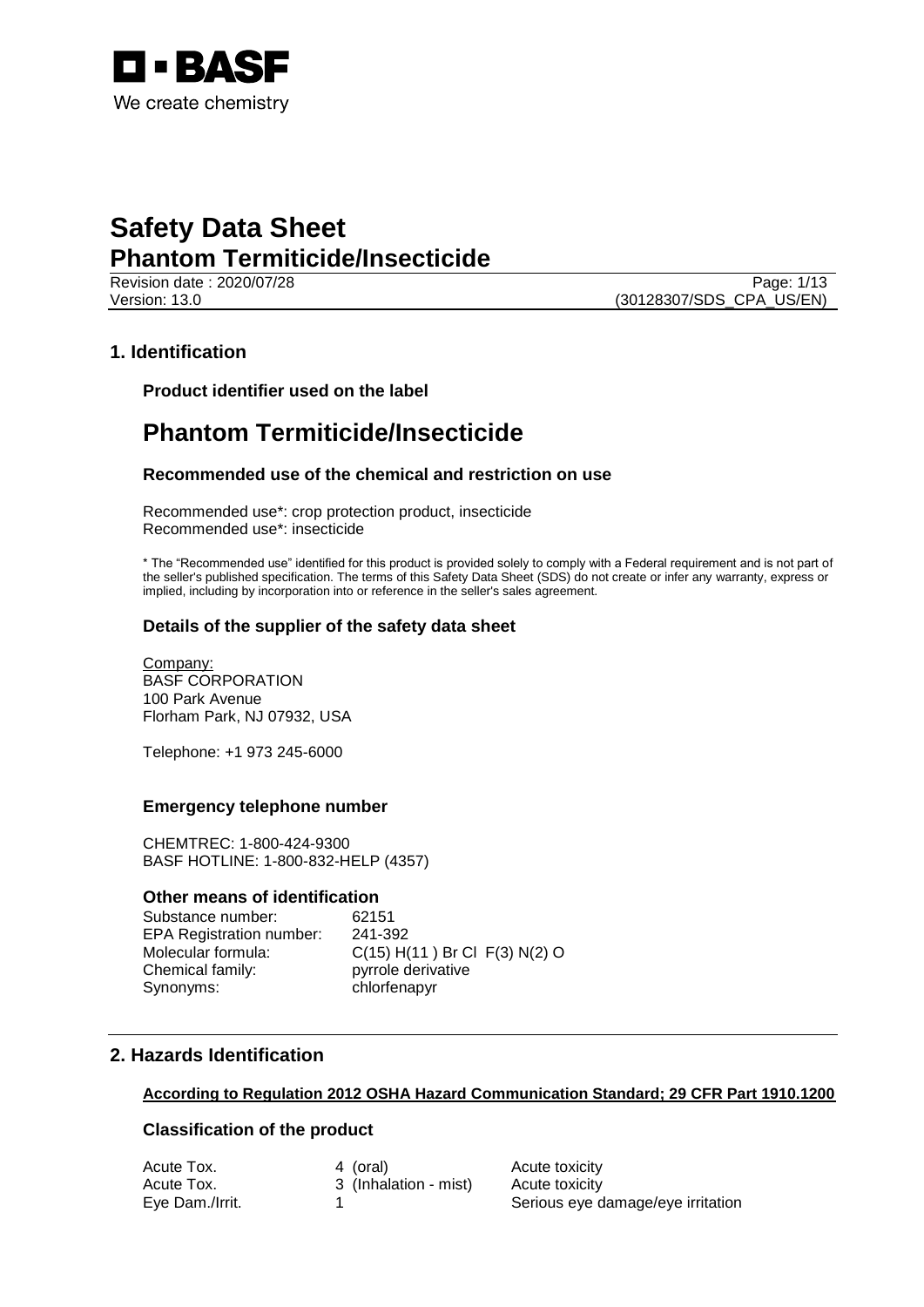# **Safety Data Sheet Phantom Termiticide/Insecticide**<br>Revision date : 2020/07/28

| Revision date: 2020/07/28<br>Version: 13.0 |                        | Page: 2/13<br>(30128307/SDS_CPA_US/EN)                                                         |
|--------------------------------------------|------------------------|------------------------------------------------------------------------------------------------|
| Aquatic Acute<br><b>Aquatic Chronic</b>    | 2<br>$\overline{2}$    | Hazardous to the aquatic environment - acute<br>Hazardous to the aquatic environment - chronic |
| <b>Label elements</b>                      |                        |                                                                                                |
| Pictogram:                                 |                        |                                                                                                |
|                                            |                        |                                                                                                |
| Signal Word:                               |                        |                                                                                                |
| Danger                                     |                        |                                                                                                |
| <b>Hazard Statement:</b>                   |                        |                                                                                                |
| H318                                       |                        | Causes serious eye damage.                                                                     |
| H331                                       | Toxic if inhaled.      |                                                                                                |
| H302                                       | Harmful if swallowed.  |                                                                                                |
| H401                                       | Toxic to aquatic life. |                                                                                                |
| H411                                       |                        | Toxic to aquatic life with long lasting effects.                                               |
| Precautionary Statements (Prevention):     |                        |                                                                                                |
| P271                                       |                        | Use only outdoors or in a well-ventilated area.                                                |
| P280                                       |                        | Wear eye and face protection.                                                                  |
| P <sub>261</sub>                           | Avoid breathing mist.  |                                                                                                |
| P273                                       |                        | Avoid release to the environment.                                                              |
| P270                                       |                        | Do not eat, drink or smoke when using this product.                                            |
| P <sub>264</sub>                           |                        | Wash contaminated body parts thoroughly after handling.                                        |
|                                            |                        |                                                                                                |
| Precautionary Statements (Response):       |                        |                                                                                                |
| $P305 + P351 + P338$                       |                        | IF IN EYES: Rinse cautiously with water for several minutes. Remove                            |
|                                            |                        | contact lenses, if present and easy to do. Continue rinsing.                                   |
| P310                                       |                        | Immediately call a POISON CENTER or physician.                                                 |
| $P304 + P340$                              |                        | IF INHALED: Remove person to fresh air and keep comfortable for                                |
|                                            | breathing.             |                                                                                                |
| P330                                       | Rinse mouth            |                                                                                                |
| P391                                       | Collect spillage.      |                                                                                                |
| Precautionary Statements (Storage):        |                        |                                                                                                |
| P403 + P233                                |                        | Store in a well-ventilated place. Keep container tightly closed.                               |
| P405                                       | Store locked up.       |                                                                                                |
|                                            |                        |                                                                                                |
| Precautionary Statements (Disposal):       |                        |                                                                                                |
| P501                                       | collection point.      | Dispose of contents and container to hazardous or special waste                                |

## **Hazards not otherwise classified**

Labeling of special preparations (GHS):

The following percentage of the mixture consists of components(s) with unknown hazards regarding the acute toxicity: 1 - 3 % dermal

The following percentage of the mixture consists of components(s) with unknown hazards regarding the acute toxicity: 9 - 12 % Inhalation - vapour

The following percentage of the mixture consists of components(s) with unknown hazards regarding the acute toxicity: 9 - 12 % Inhalation - mist

May produce an allergic reaction. Contains: 1,2-benzisothiazol-3(2H)-one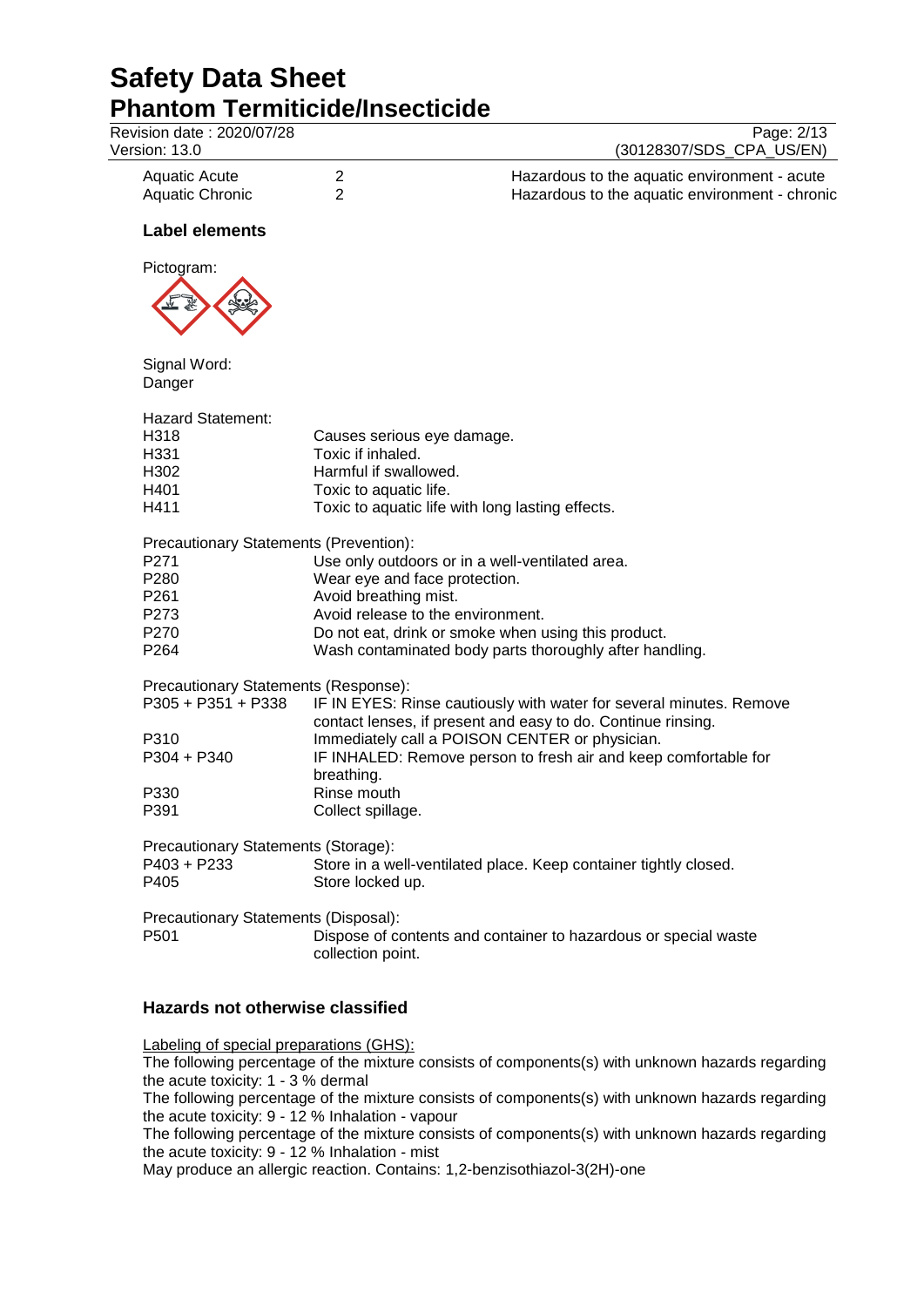## **3. Composition / Information on Ingredients**

### **According to Regulation 2012 OSHA Hazard Communication Standard; 29 CFR Part 1910.1200**

Chlorfenapyr

CAS Number: 122453-73-0 Content (W/W): 21.45 % Synonym: No data available.

Acetic acid

CAS Number: 64-19-7 Content (W/W): 0.3% Synonym: Acetic acid; Glacial acetic acid

1,2-benzisothiazol-3(2H)-one

CAS Number: 2634-33-5 Content (W/W): 0.1% Synonym: No data available.

## **4. First-Aid Measures**

### **Description of first aid measures**

#### **General advice:**

First aid personnel should pay attention to their own safety. If the patient is likely to become unconscious, place and transport in stable sideways position (recovery position). Immediately remove contaminated clothing.

### **If inhaled:**

Keep patient calm, remove to fresh air, seek medical attention.

In case of intoxication, call a poison control center or physician for treatment advice, taking the packaging or the label of the product.

#### **If on skin:**

Immediately wash thoroughly with soap and water, seek medical attention.

#### **If in eyes:**

Wash affected eyes for at least 15 minutes under running water with eyelids held open.

#### **If swallowed:**

If swallowed, seek medical advice immediately and show this container or label. Do not induce vomiting unless told to by a poison control center or doctor. In case of intoxication, call a poison control center or physician for treatment advice, taking the packaging or the label of the product. Take patient to hospital immediately. Medical monitoring for at least 7 days.

### **Most important symptoms and effects, both acute and delayed**

Symptoms: Information, i.e. additional information on symptoms and effects may be included in the GHS labeling phrases available in Section 2 and in the Toxicological assessments available in Section 11., (Further) symptoms and / or effects are not known so far Symptoms of poisoning may only appear after several hours or several days.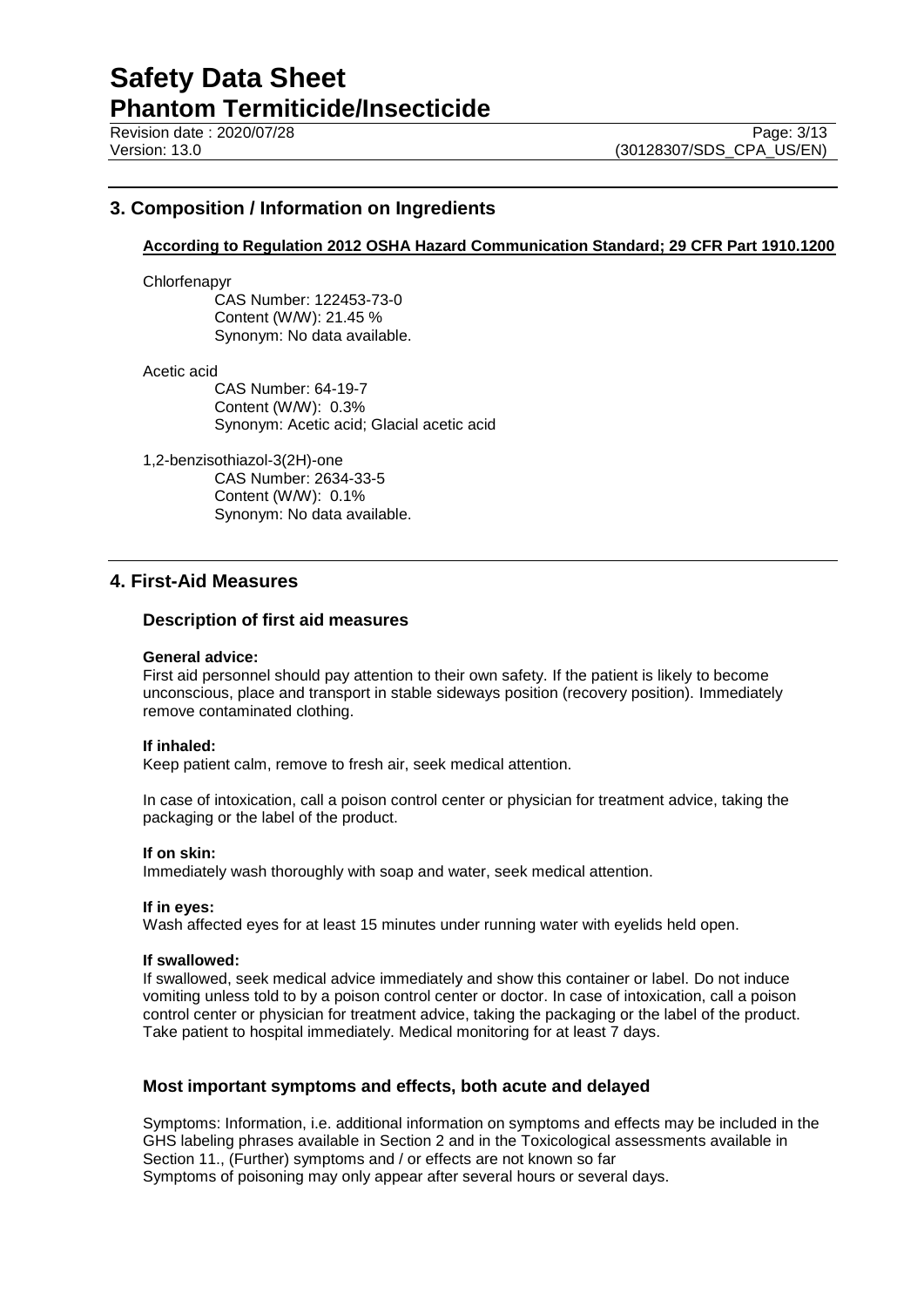Revision date : 2020/07/28 Page: 4/13<br>
Version: 13.0 (30128307/SDS CPA US/EN)

(30128307/SDS\_CPA\_US/EN)

### **Indication of any immediate medical attention and special treatment needed**

Note to physician<br>Treatment:

Treat according to symptoms (decontamination, vital functions), no known specific antidote.

## **5. Fire-Fighting Measures**

### **Extinguishing media**

Suitable extinguishing media: foam, dry powder, carbon dioxide, water spray

### **Special hazards arising from the substance or mixture**

Hazards during fire-fighting: carbon monoxide, carbon dioxide, hydrogen bromide, hydrochloric acid, Hydrofluoric acid, hydrogen fluoride, halogenated hydrocarbons, nitrogen dioxide, To be archived: Hydrocarbons, If product is heated above decomposition temperature, toxic vapours will be released. The substances/groups of substances mentioned can be released if the product is involved in a fire.

### **Advice for fire-fighters**

Protective equipment for fire-fighting: Firefighters should be equipped with self-contained breathing apparatus and turn-out gear.

### **Further information:**

Evacuate area of all unnecessary personnel. Contain contaminated water/firefighting water. Do not allow to enter drains or waterways. Do not decontaminate personnel or equipment, or handle broken packages or containers without appropriate personal protective equipment.

## **6. Accidental release measures**

### **Personal precautions, protective equipment and emergency procedures**

Take appropriate protective measures. Clear area. Shut off source of leak only under safe conditions. Extinguish sources of ignition nearby and downwind. Ensure adequate ventilation. Wear suitable personal protective clothing and equipment.

### **Environmental precautions**

Do not discharge into the subsoil/soil. Do not discharge into drains/surface waters/groundwater. Contain contaminated water/firefighting water.

### **Methods and material for containment and cleaning up**

Dike spillage. Pick up with suitable absorbent material. Place into suitable containers for reuse or disposal in a licensed facility. Spilled substance/product should be recovered and applied according to label rates whenever possible. If application of spilled substance/product is not possible, then spills should be contained, solidified, and placed in suitable containers for disposal. After decontamination, spill area can be washed with water. Collect wash water for approved disposal.

## **7. Handling and Storage**

### **Precautions for safe handling**

RECOMMENDATIONS ARE FOR MANUFACTURING, COMMERCIAL BLENDING, AND PACKAGING WORKERS. PESTICIDE APPLICATORS & WORKERS must refer to the Product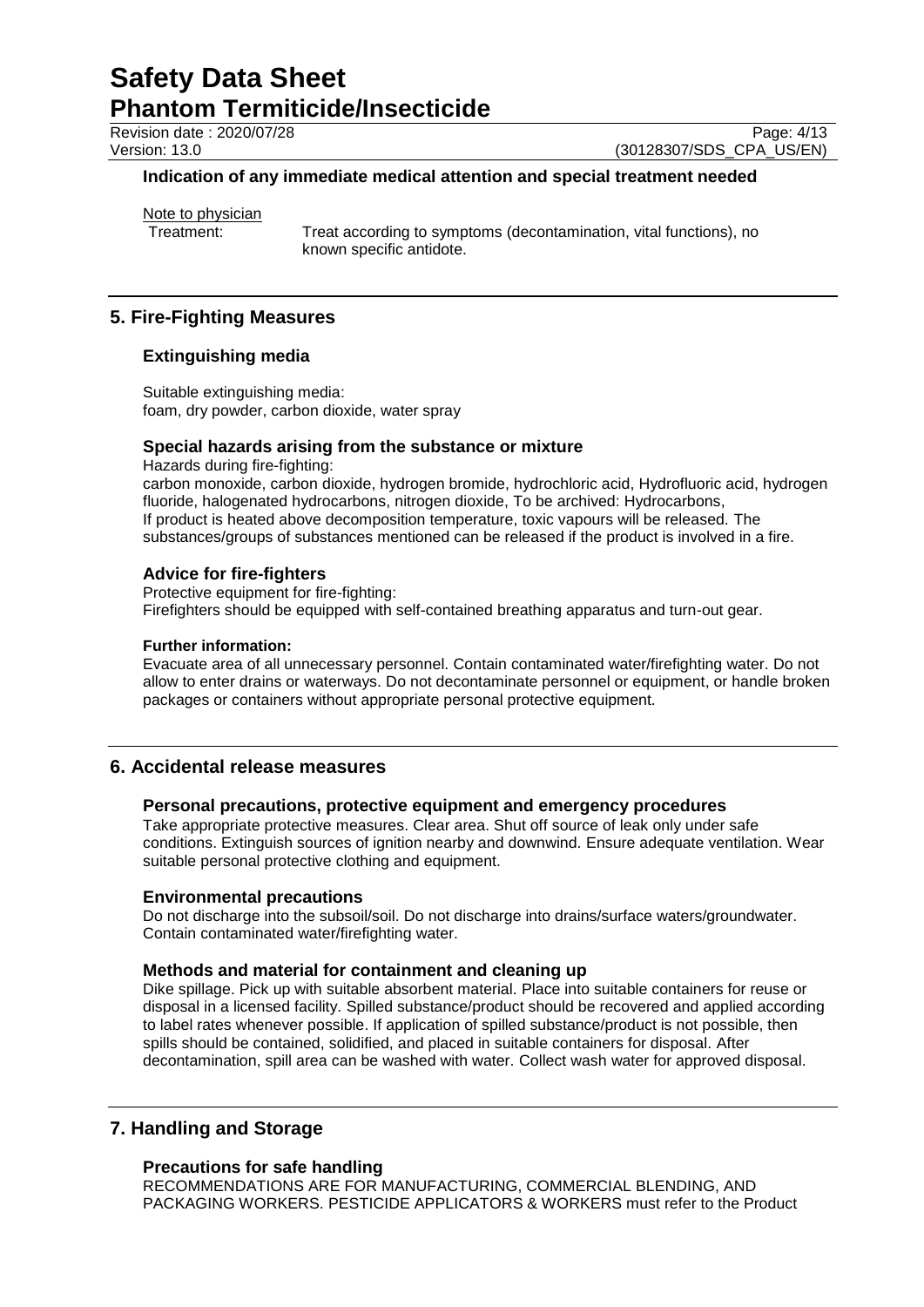### Revision date : 2020/07/28 Page: 5/13<br>
Version: 13.0 (30128307/SDS CPA US/EN) (30128307/SDS\_CPA\_US/EN)

Label and Directions for Use attached to the product for Agricultural Use Requirements in accordance with the EPA Worker Protection Standard 40 CFR part 170. Ensure adequate ventilation. Provide good ventilation of working area (local exhaust ventilation if necessary). Keep away from sources of ignition - No smoking. Keep container tightly sealed. Protect contents from the effects of light. Protect against heat. Protect from air. Handle and open container with care. Do not open until ready to use. Once container is opened, content should be used as soon as possible. Avoid aerosol formation. Avoid dust formation. Provide means for controlling leaks and spills. Do not return residues to the storage containers. Follow label warnings even after container is emptied. The substance/ product may be handled only by appropriately trained personnel. Avoid all direct contact with the substance/product. Avoid contact with the skin, eyes and clothing. Avoid inhalation of dusts/mists/vapours. Wear suitable personal protective clothing and equipment.

### Protection against fire and explosion:

The relevant fire protection measures should be noted. Fire extinguishers should be kept handy. Avoid all sources of ignition: heat, sparks, open flame. Sources of ignition should be kept well clear. Avoid extreme heat. Keep away from oxidizable substances. Electrical equipment should conform to national electric code. Ground all transfer equipment properly to prevent electrostatic discharge. Electrostatic discharge may cause ignition.

### **Conditions for safe storage, including any incompatibilities**

Segregate from incompatible substances. Segregate from foods and animal feeds. Segregate from textiles and similar materials.

Further information on storage conditions: Keep only in the original container in a cool, dry, wellventilated place away from ignition sources, heat or flame. Protect containers from physical damage. Protect against contamination. The authority permits and storage regulations must be observed.

## **8. Exposure Controls/Personal Protection**

### **Users of a pesticidal product should refer to the product label for personal protective equipment requirements.**

No occupational exposure limits known.

### **Advice on system design:**

Whenever possible, engineering controls should be used to minimize the need for personal protective equipment.

### **Personal protective equipment**

### **RECOMMENDATIONS FOR MANUFACTURING, COMMERCIAL BLENDING, AND PACKAGING WORKERS:**

### **Respiratory protection:**

Wear respiratory protection if ventilation is inadequate. Wear a NIOSH-certified (or equivalent) TC23C Chemical/Mechanical type filter system to remove a combination of particles, gas and vapours. For situations where the airborne concentrations may exceed the level for which an air purifying respirator is effective, or where the levels are unknown or Immediately Dangerous to Life or Health (IDLH), use NIOSH-certified full facepiece pressure demand self-contained breathing apparatus (SCBA) or a full facepiece pressure demand supplied-air respirator (SAR) with escape provisions.

### **Hand protection:**

Chemical resistant protective gloves, Protective glove selection must be based on the user's assessment of the workplace hazards.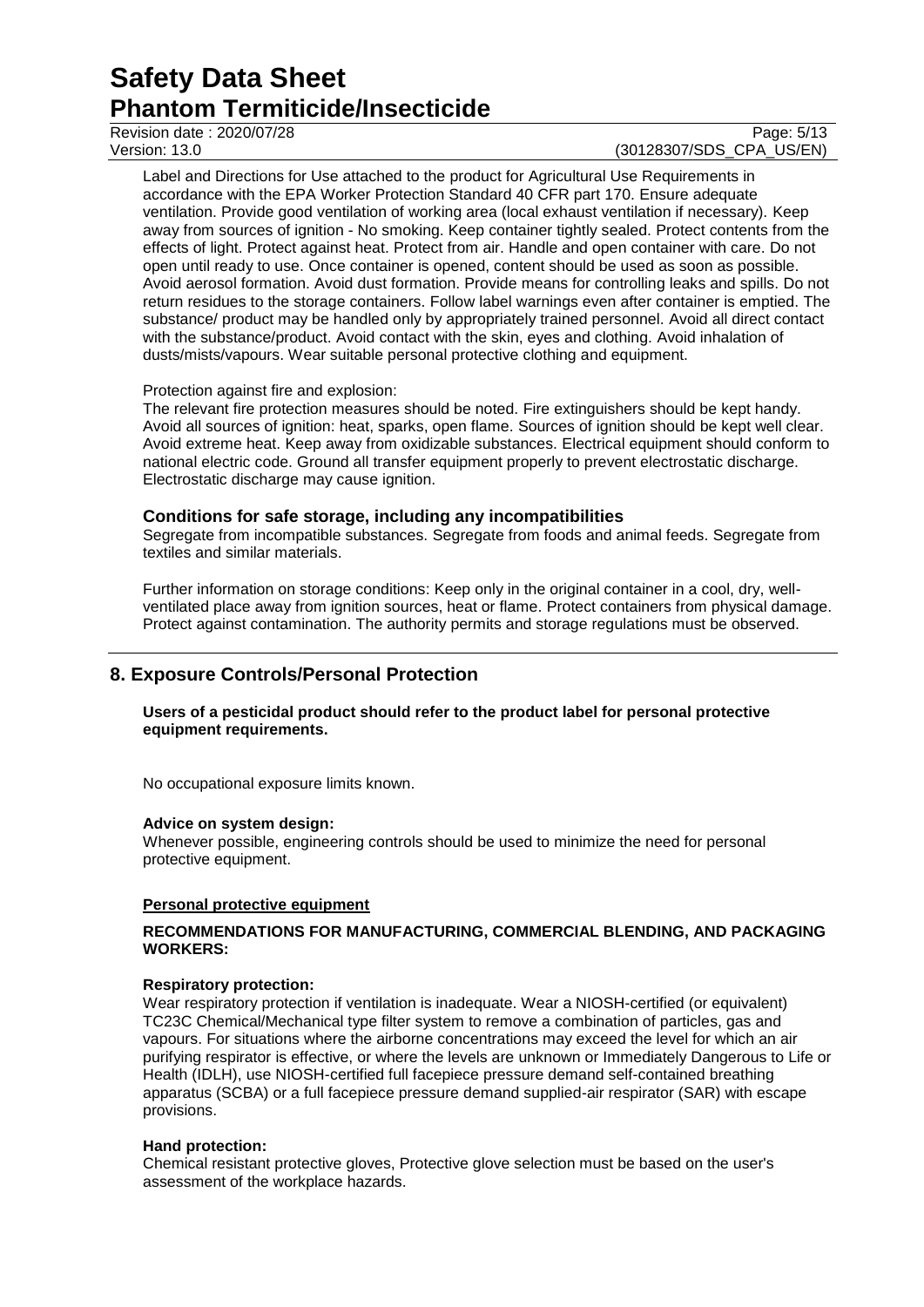Revision date : 2020/07/28 Page: 6/13<br>
Version: 13.0 (30128307/SDS CPA US/EN)

(30128307/SDS\_CPA\_US/EN)

### **Eye protection:**

Safety glasses with side-shields. Tightly fitting safety goggles (chemical goggles). Wear face shield if splashing hazard exists.

#### **Body protection:**

Body protection must be chosen depending on activity and possible exposure, e.g. head protection, apron, protective boots, chemical-protection suit.

### **General safety and hygiene measures:**

Handle in accordance with good industrial hygiene and safety practice. Wearing of closed work clothing is recommended. Personal protective equipment should be decontaminated prior to reuse. Gloves must be inspected regularly and prior to each use. Replace if necessary (e.g. pinhole leaks). Take off immediately all contaminated clothing. Store work clothing separately. Hands and/or face should be washed before breaks and at the end of the shift. No eating, drinking, smoking or tobacco use at the place of work. Keep away from food, drink and animal feeding stuffs.

## **9. Physical and Chemical Properties**

| Form:<br>Odour:<br>Odour threshold:<br>Colour:<br>pH value:                | liquid<br>sweetish, characteristic<br>Not determined since toxic by inhalation.<br>white to light brown<br>approx. $6 - 8$<br>(approx. $25^{\circ}$ C)<br>(measured with the undiluted<br>substance) |                                  |
|----------------------------------------------------------------------------|------------------------------------------------------------------------------------------------------------------------------------------------------------------------------------------------------|----------------------------------|
| Freezing point:                                                            | approx. 0 °C<br>$(1,013.3)$ hPa)<br>Information applies to the solvent.                                                                                                                              |                                  |
| Boiling point:                                                             | approx. 100 °C<br>(1,013 mbar)<br>Information applies to the solvent.                                                                                                                                |                                  |
| Flash point:                                                               | $>95^{\circ}$ C                                                                                                                                                                                      | (Regulation<br>440/2008/EC, A.9) |
| Flammability:                                                              | Based on the chemical structure there<br>is no indication of flammability                                                                                                                            |                                  |
| Autoignition:                                                              | not applicable                                                                                                                                                                                       |                                  |
| Vapour pressure:                                                           | approx. 23.3 hPa<br>(20 °C)<br>Information applies to the solvent.                                                                                                                                   |                                  |
| Density:                                                                   | approx. 1.13 g/cm3<br>(20 °C)                                                                                                                                                                        |                                  |
| Vapour density:<br>Partitioning coefficient n-<br>octanol/water (log Pow): | not applicable<br>not applicable                                                                                                                                                                     |                                  |
| Thermal decomposition:                                                     | 210 °C, 260 kJ/kg (DSC (OECD 113))<br>(onset temperature) No decomposition if stored and handled as<br>prescribed/indicated.                                                                         |                                  |
| Viscosity, dynamic:                                                        | approx. 757 mPa.s<br>(20 °C)                                                                                                                                                                         |                                  |
| Solubility in water:                                                       | dispersible                                                                                                                                                                                          |                                  |
| Molar mass:                                                                | 407.6 g/mol                                                                                                                                                                                          |                                  |
| Evaporation rate:                                                          | not applicable                                                                                                                                                                                       |                                  |
| Other Information:                                                         | If necessary, information on other physical and chemical<br>parameters is indicated in this section.                                                                                                 |                                  |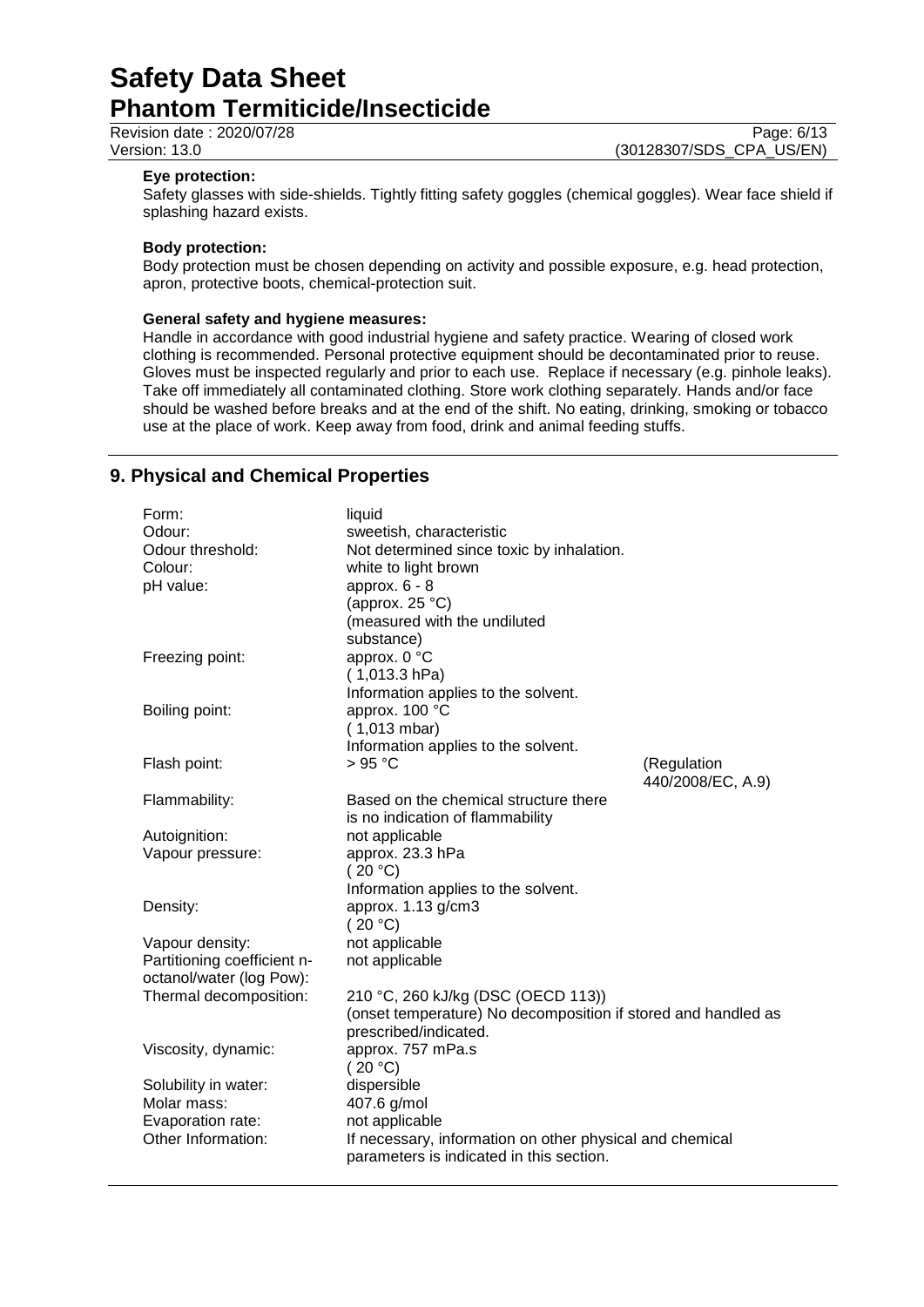Revision date : 2020/07/28 Page: 7/13<br>
Version: 13.0 (30128307/SDS CPA US/EN) (30128307/SDS\_CPA\_US/EN)

## **10. Stability and Reactivity**

### **Reactivity**

No hazardous reactions if stored and handled as prescribed/indicated.

Corrosion to metals: Corrosive effects to metal are not anticipated.

Oxidizing properties: not fire-propagating (Regulation 440/2008/EC, A.21) Not an oxidizer.

### **Chemical stability**

The product is stable if stored and handled as prescribed/indicated.

### **Possibility of hazardous reactions**

The product is chemically stable. No hazardous reactions if stored and handled as prescribed/indicated.

### **Conditions to avoid**

See SDS section 7 - Handling and storage.

#### **Incompatible materials**

strong oxidizing agents

### **Hazardous decomposition products**

Decomposition products:

Hazardous decomposition products: No hazardous decomposition products if stored and handled as prescribed/indicated., Prolonged thermal loading can result in products of degradation being given off.

Thermal decomposition: 210 °C (DSC (OECD 113)) (onset temperature) No decomposition if stored and handled as prescribed/indicated.

### **11. Toxicological information**

### **Primary routes of exposure**

Routes of entry for solids and liquids are ingestion and inhalation, but may include eye or skin contact. Routes of entry for gases include inhalation and eye contact. Skin contact may be a route of entry for liquefied gases.

### **Acute Toxicity/Effects**

Acute toxicity

Assessment of acute toxicity: Slightly toxic after single ingestion. Slightly toxic after short-term inhalation. Slightly toxic after short-term skin contact.

**Oral** Type of value: LD50 Species: rat (male/female) Value: 560 - 567 mg/kg

Inhalation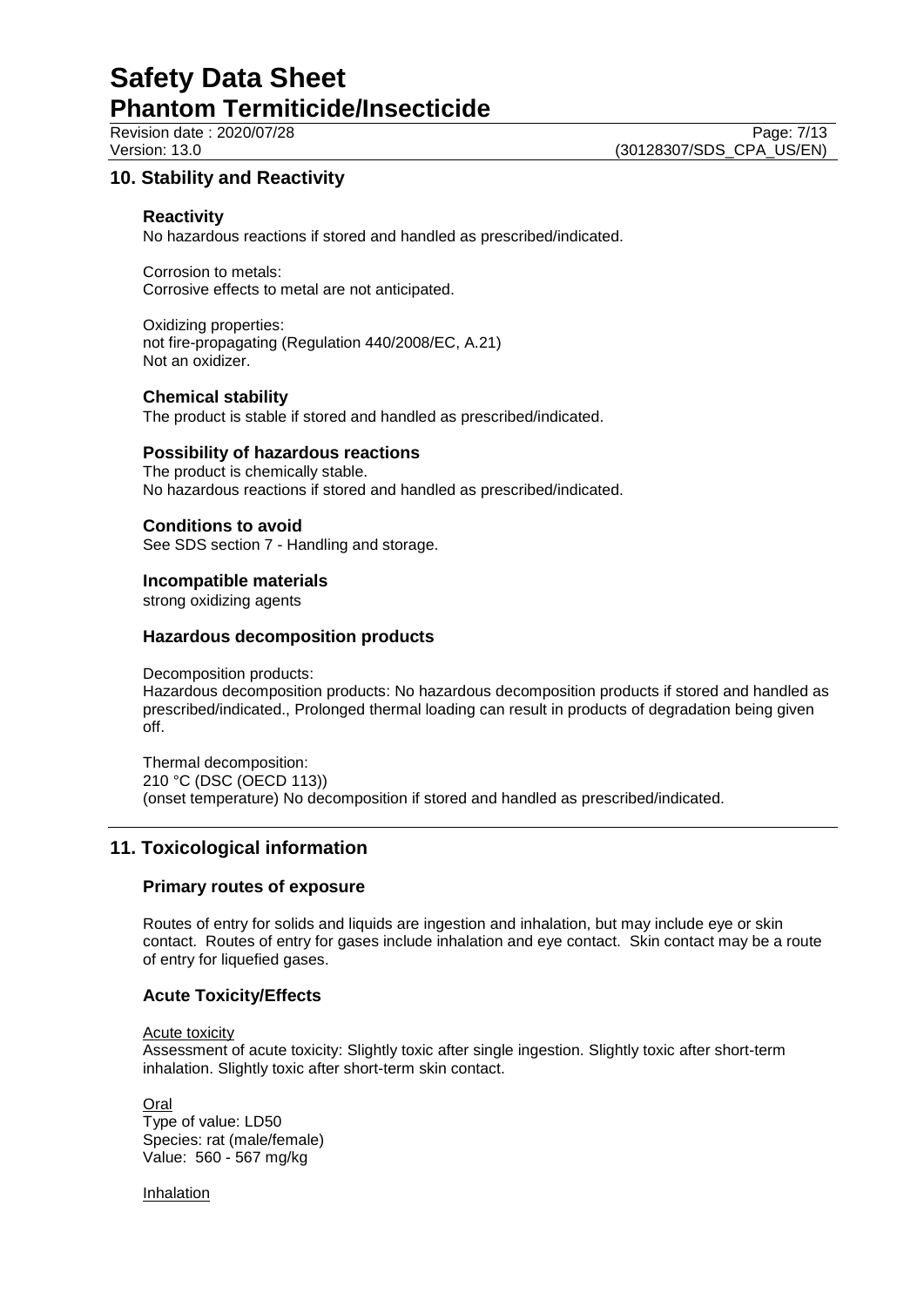Revision date : 2020/07/28 Page: 8/13<br>
Version: 13.0 (30128307/SDS CPA US/EN) (30128307/SDS\_CPA\_US/EN)

Type of value: LC50 Species: rat (male) Value: 2.284 mg/l (calculated) Exposure time: 1 h

Type of value: LC50 Species: rat (female) Value: > 6.4 mg/l (calculated) Exposure time: 1 h

Dermal Type of value: LD50 Species: rabbit Value: > 2,000 mg/kg

Assessment other acute effects

Assessment of STOT single: Based on the available information there is no specific target organ toxicity to be expected after a single exposure.

The product has not been tested. The statement has been derived from the properties of the individual components.

Irritation / corrosion Assessment of irritating effects: May cause slight irritation to the skin. May cause slight but temporary irritation to the eyes.

Skin

Species: rabbit Result: Slightly irritating. The product has not been tested. The statement has been derived from substances/products of a similar structure or composition.

Eye

Species: rabbit Result: non-irritant

**Sensitization** 

Assessment of sensitization: Skin sensitizing effects were not observed in animal studies.

modified Buehler test Species: guinea pig Result: Skin sensitizing effects were not observed in animal studies. Method: OECD Guideline 406

Aspiration Hazard

No aspiration hazard expected. The product has not been tested. The statement has been derived from the properties of the individual components.

## **Chronic Toxicity/Effects**

### Repeated dose toxicity

Assessment of repeated dose toxicity: The product has not been tested. The statement has been derived from the properties of the individual components. No substance-specific organtoxicity was observed after repeated administration to animals.

**Genetic toxicity**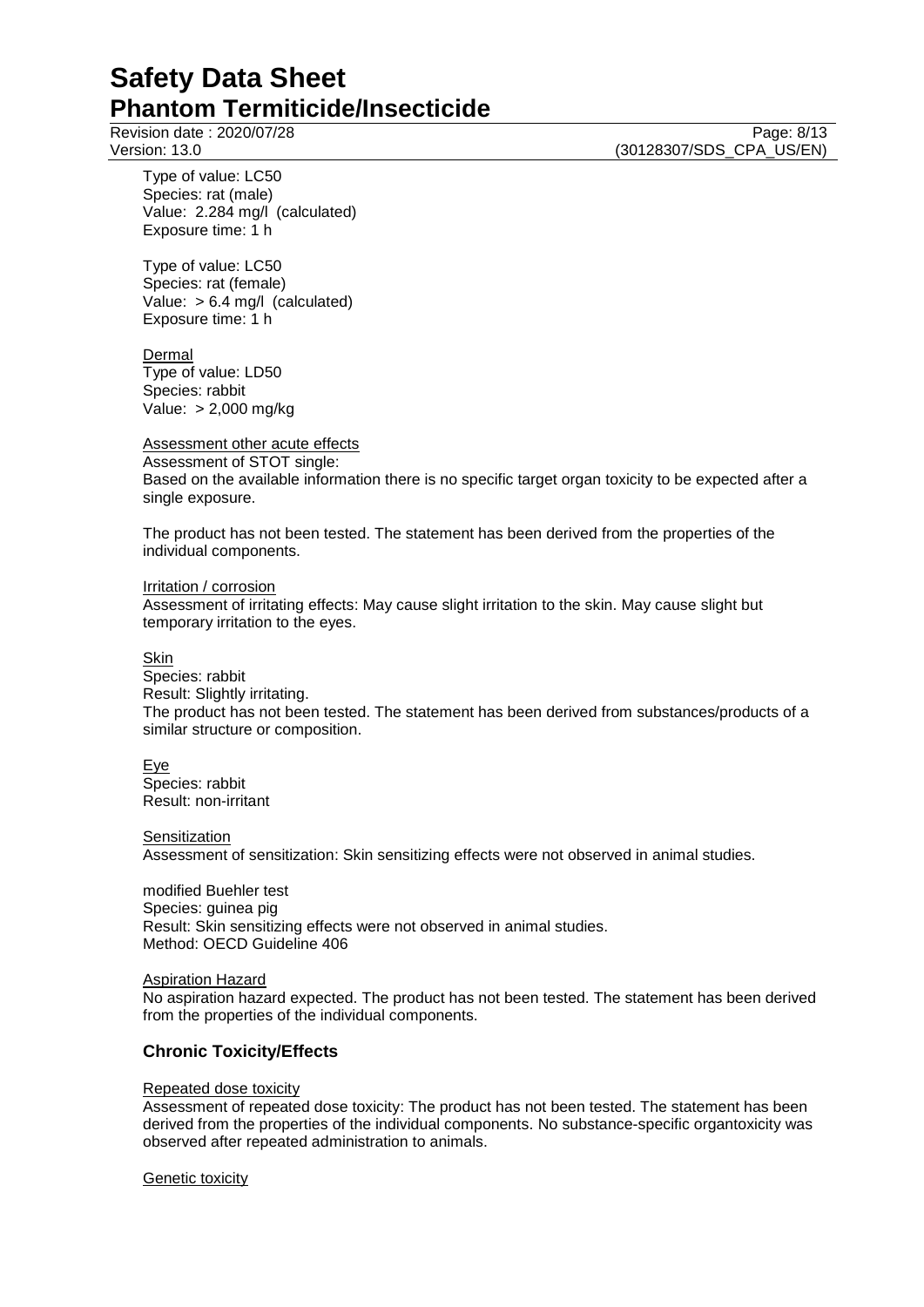Revision date : 2020/07/28 Page: 9/13<br>
Version: 13.0 (30128307/SDS CPA US/EN)

(30128307/SDS CPA US/EN)

Assessment of mutagenicity: Mutagenicity tests revealed no genotoxic potential. The product has not been tested. The statement has been derived from the properties of the individual components.

#### **Carcinogenicity**

Assessment of carcinogenicity: The product has not been tested. The statement has been derived from the properties of the individual components. The results of various animal studies gave no indication of a carcinogenic effect.

#### Reproductive toxicity

Assessment of reproduction toxicity: The product has not been tested. The statement has been derived from the properties of the individual components. The results of animal studies gave no indication of a fertility impairing effect.

#### **Teratogenicity**

Assessment of teratogenicity: The product has not been tested. The statement has been derived from the properties of the individual components. Animal studies gave no indication of a developmental toxic effect at doses that were not toxic to the parental animals.

### Other Information

Misuse can be harmful to health. Sweating and accompanying fever, digestive problems, emesis and diarrhea are common initial clinical signs of oral ingestion. Subsequent symptoms may include tremor and convulsions, tachycardia, muscle stiffness and weakness of limbs (sometimes leading to paralysis), hepatic and renal dysfunction, pancreatitis, drowsiness and sudden disturbance of consciousness, followed by coma.

#### Medical conditions aggravated by overexposure

Individuals with pre-existing diseases of the respiratory system, skin or eyes may have increased susceptibility to excessive exposures.

## **12. Ecological Information**

### **Toxicity**

Aquatic toxicity

Assessment of aquatic toxicity:

Very toxic (acute effect) to fish. Very toxic (acute effect) to aquatic invertebrates. Acutely toxic for aquatic plants.

Toxicity to fish LC50 (96 h) 0.108 mg/l, Oncorhynchus mykiss (Flow through.)

Aquatic invertebrates EC50 (48 h) 0.0121 mg/l, Daphnia magna (static)

Aquatic plants EC50 (72 h) 4.09 mg/l, Selenastrum capricornutum (OECD Guideline 201)

Chronic toxicity to fish

*Information on: chlorfenapyr No observed effect concentration (93 d) 0.003678 mg/l, Oncorhynchus mykiss* ----------------------------------

Chronic toxicity to aquatic invertebrates

*Information on: chlorfenapyr*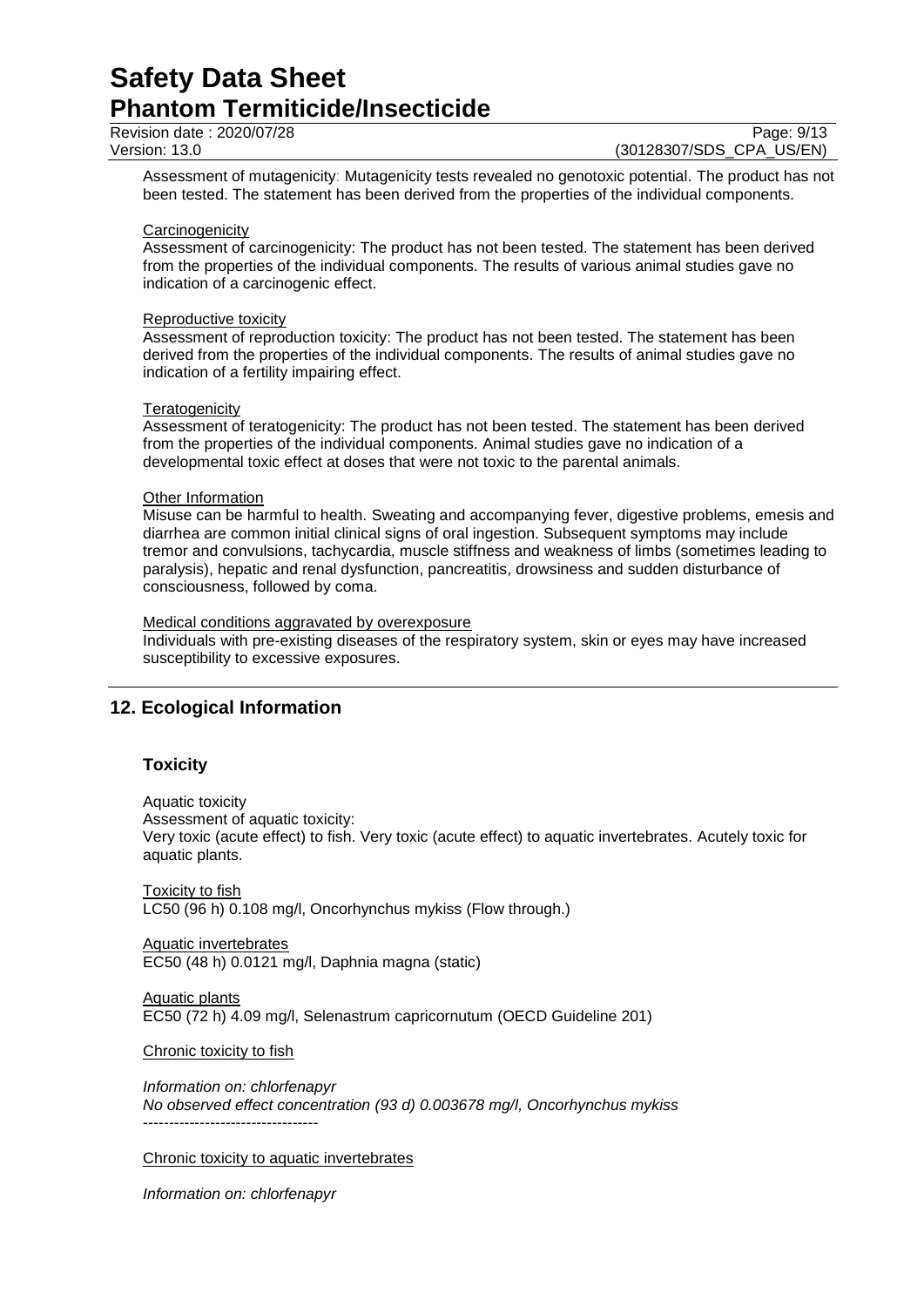Revision date : 2020/07/28 Page: 10/13<br>Version: 13.0 (30128307/SDS CPA US/EN) (30128307/SDS CPA US/EN)

*No observed effect concentration (28 d) 0.000172 mg/l, Mysidopsis bahia* ----------------------------------

Assessment of terrestrial toxicity Acutely very toxic to terrestrial organisms.

## **Persistence and degradability**

Assessment biodegradation and elimination (H2O)

*Information on: chlorfenapyr*

*Not readily biodegradable (by OECD criteria).* ----------------------------------

### **Bioaccumulative potential**

Assessment bioaccumulation potential The product has not been tested. The statement has been derived from the properties of the individual components.

Bioaccumulation potential

*Information on: chlorfenapyr*

*Bioconcentration factor: 116, Cyprinus carpio Accumulation in organisms is not to be expected.* ----------------------------------

## **Mobility in soil**

Assessment transport between environmental compartments

*Information on: chlorfenapyr*

*Following exposure to soil, adsorption to solid soil particles is probable, therefore contamination of groundwater is not expected.* ----------------------------------

## **Additional information**

Other ecotoxicological advice: The ecological data given are those of the active ingredient.

## **13. Disposal considerations**

### **Waste disposal of substance:**

Must be disposed of or incinerated in accordance with local regulations.

### **Container disposal:**

Rinse thoroughly at least three times (triple rinse) in accordance with EPA recommendations. Consult state or local disposal authorities for approved alternative procedures such as container recycling. Recommend crushing, puncturing or other means to prevent unauthorized use of used containers.

### **RCRA:**

This product is not regulated by RCRA.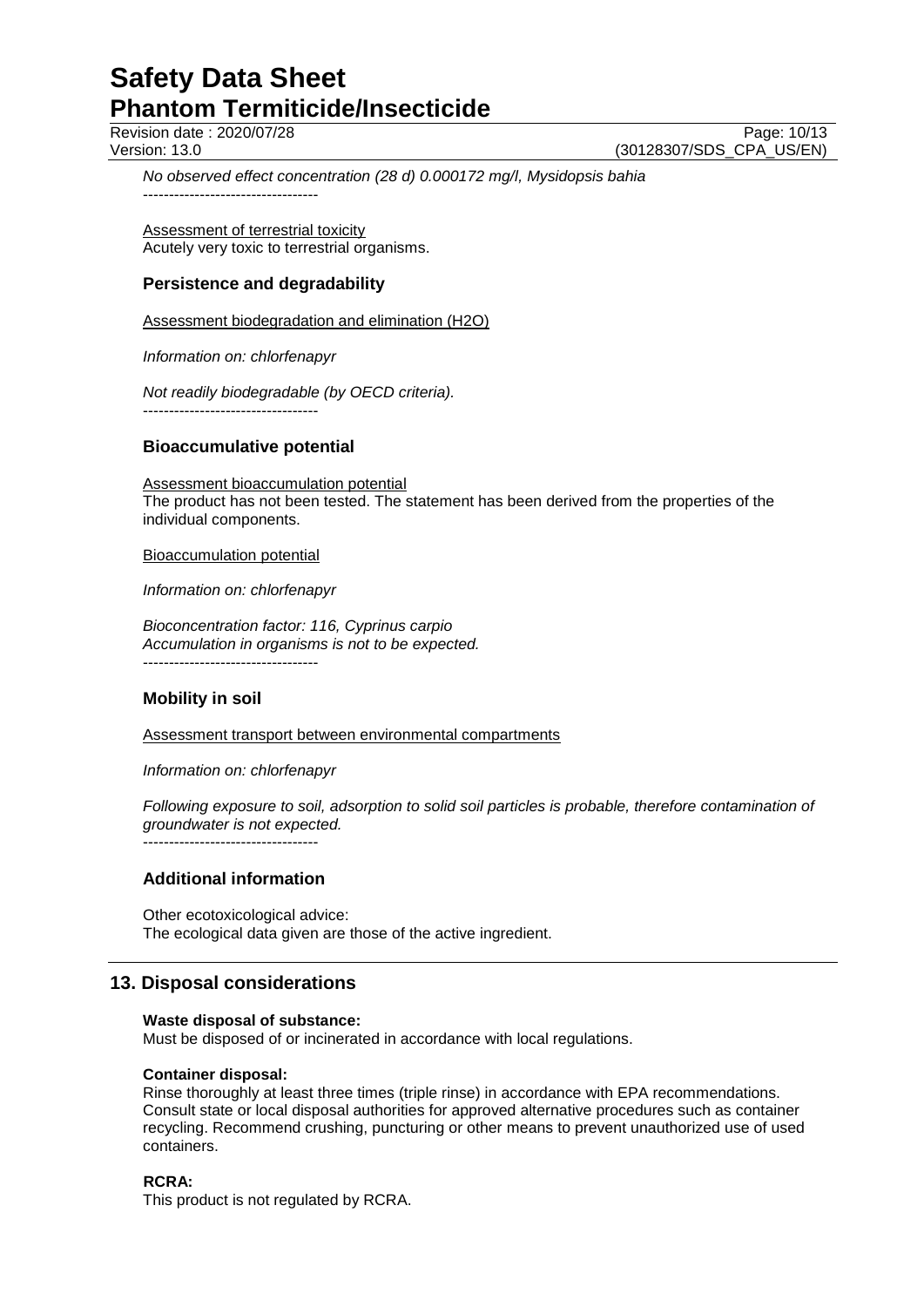Revision date : 2020/07/28 Page: 11/13<br>Version: 13.0 (30128307/SDS CPA US/EN)

## **14. Transport Information**

| <b>Land transport</b> |
|-----------------------|
|                       |

USDOT

Not classified as a dangerous good under transport regulations

| Sea transport<br><b>IMDG</b>                                                                                 |                                                                                                                                     |
|--------------------------------------------------------------------------------------------------------------|-------------------------------------------------------------------------------------------------------------------------------------|
| Hazard class:<br>Packing group:<br>ID number:<br>Hazard label:<br>Marine pollutant:<br>Proper shipping name: | 9<br>Ш<br><b>UN 3082</b><br>9, EHSM<br><b>YES</b><br>ENVIRONMENTALLY HAZARDOUS SUBSTANCE, LIQUID,<br>N.O.S. (contains CHLORFENAPYR) |
| Air transport<br><b>IATA/ICAO</b>                                                                            |                                                                                                                                     |
| Hazard class:<br>Packing group:<br>ID number:<br>Hazard label:<br>Proper shipping name:                      | 9<br>Ш<br><b>UN 3082</b><br>9, EHSM<br>ENVIRONMENTALLY HAZARDOUS SUBSTANCE, LIQUID,<br>N.O.S. (contains CHLORFENAPYR)               |

### **Further information**

The following provisions may apply for product in packages containing a net quantity of 5 L or less ADR, RID, ADN: Special Provision 375; IMDG: 2.10.2.7; IATA: A197; TDG: Special Provision 99(2); 49CFR: §171.4 (c) (2).

## **15. Regulatory Information**

### **Federal Regulations**

**Registration status:** TSCA, US released / exempt

Chemical TSCA, US blocked / not listed

**EPCRA 311/312 (Hazard categories):** Refer to SDS section 2 for GHS hazard classes applicable for this product.

**State regulations State RTK CAS Number Chemical name** NJ 57-55-6 Propylene glycol PA 57-55-6 Propylene glycol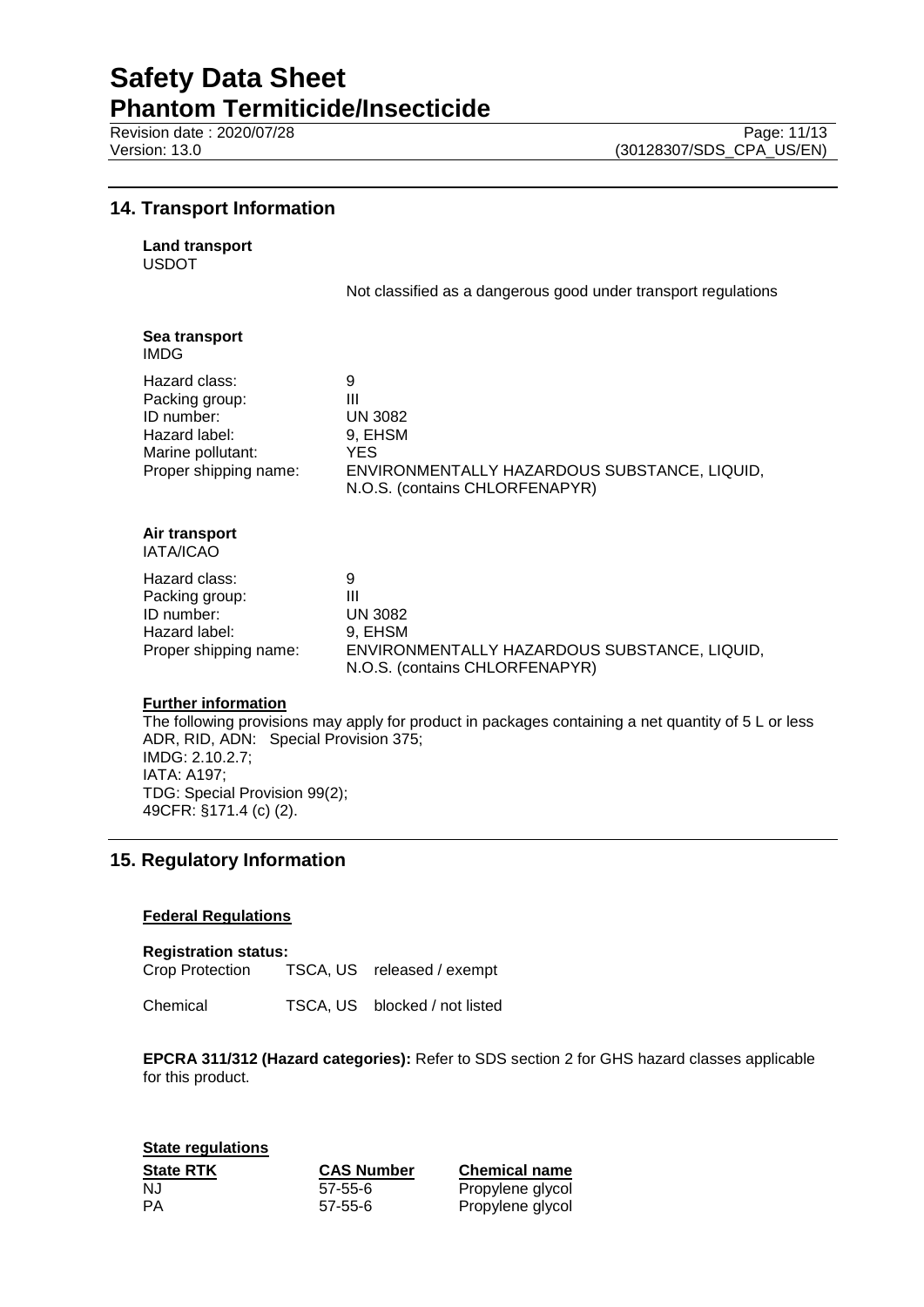### **Safe Drinking Water & Toxic Enforcement Act, CA Prop. 65:**

#### **BASF Risk Assessment, CA Prop. 65:**

Based on an evaluation of the product's composition and the use(s), this product does not require a California Proposition 65 Warning.

## **NFPA Hazard codes:**<br>Health: 2 Fire: 1

Reactivity: 1 Special:

### **Labeling requirements under FIFRA**

This chemical is a pesticide product registered by the Environmental Protection Agency and is subject to certain labeling requirements under federal pesticide law. These requirements differ from the classification criteria and hazard information required for safety data sheets, and workplace labels of non-pesticide chemicals. Following is the hazard information as required on the pesticide label.

CAUTION: HARMFUL IF SWALLOWED. HARMFUL IF INHALED. HARMFUL IF ABSORBED THROUGH SKIN. May cause moderate but temporary irritation to the eyes. KEEP OUT OF REACH OF CHILDREN. KEEP OUT OF REACH OF DOMESTIC ANIMALS. Do not get in eyes, on skin, or on clothing.

Avoid inhalation of mists/vapours.

## **16. Other Information**

#### **SDS Prepared by:**

BASF NA Product Regulations SDS Prepared on: 2020/07/28

We support worldwide Responsible Care® initiatives. We value the health and safety of our employees, customers, suppliers and neighbors, and the protection of the environment. Our commitment to Responsible Care is integral to conducting our business and operating our facilities in a safe and environmentally responsible fashion, supporting our customers and suppliers in ensuring the safe and environmentally sound handling of our products, and minimizing the impact of our operations on society and the environment during production, storage, transport, use and disposal of our products.

IMPORTANT: WHILE THE DESCRIPTIONS, DESIGNS, DATA AND INFORMATION CONTAINED HEREIN ARE PRESENTED IN GOOD FAITH AND BELIEVED TO BE ACCURATE , IT IS PROVIDED FOR YOUR GUIDANCE ONLY. BECAUSE MANY FACTORS MAY AFFECT PROCESSING OR APPLICATION/USE, WE RECOMMEND THAT YOU MAKE TESTS TO DETERMINE THE SUITABILITY OF A PRODUCT FOR YOUR PARTICULAR PURPOSE PRIOR TO USE. NO WARRANTIES OF ANY KIND, EITHER EXPRESSED OR IMPLIED, INCLUDING WARRANTIES OF MERCHANTABILITY OR FITNESS FOR A PARTICULAR PURPOSE, ARE MADE REGARDING PRODUCTS DESCRIBED OR DESIGNS, DATA OR INFORMATION SET FORTH, OR THAT THE PRODUCTS, DESIGNS, DATA OR INFORMATION MAY BE USED WITHOUT INFRINGING THE INTELLECTUAL PROPERTY RIGHTS OF OTHERS. IN NO CASE SHALL THE DESCRIPTIONS, INFORMATION, DATA OR DESIGNS PROVIDED BE CONSIDERED